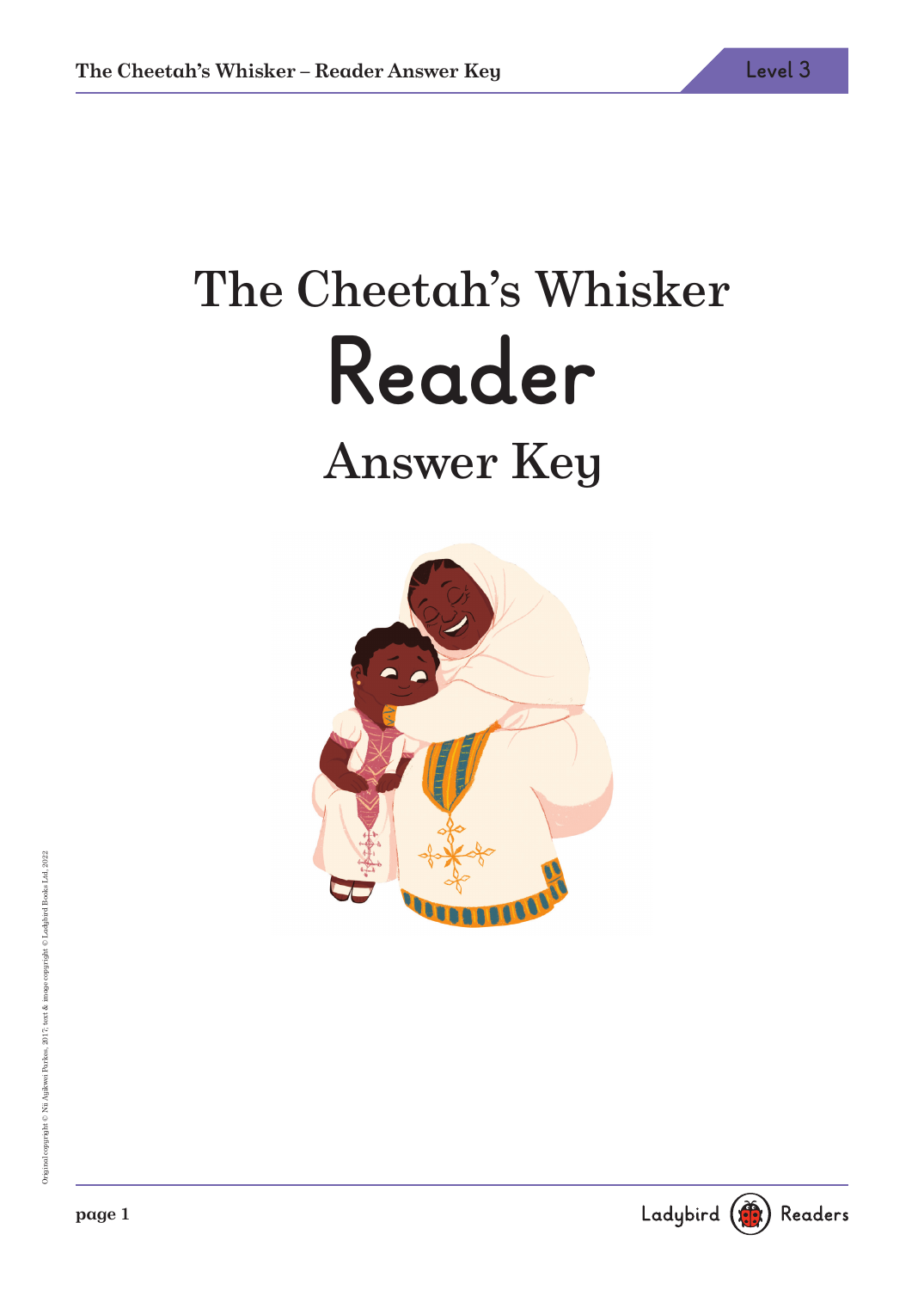## **Page 47** – Activity 1

- **1** d
- **2** c
- **3** e
- **4** f
- **5** a
- **6** b

## **Page 48** – Activity 2

- **1** Ethiopia
- **2** mother
- **3** happy
- **4** friends

## **Page 49** – Activity 3

Reader's own answers **Model answers** In picture a, Abeba is happy. In picture b, she is sad. In picture a, Abeba is with her friends. In picture b, she is with her father. In picture a, Abeba's friends are playing. In picture b, they are watching.

**Page 50** – Activity 4



# **Page 51** – Activity 5

- **1** "I don't like my new family," said **Abeba**.
- **2** "I want to marry Gelila," said **Father**.
- **3** "Do you want Gelila to love you?" asked **Grandma**.
- **4** "I have a cheetah's whisker," said **Abeba**.
- **5** "You don't need a love potion," said **Grandma**.

# **Page 52** – Activity 6

- **1** Grandma's village
- **2** a love potion
- **3** a good idea
- **4** a cheetah's whisker

## **Page 53** – Activity 7



# **Page 54** – Activity 8

Reader's own answers

#### **Model answers**

- **1** Where did Abeba walk? She walked to the savannah.
- **2** What did she hear? She heard a river.
- **3** Why did she climb up a tree? Because she wanted to see a cheetah.